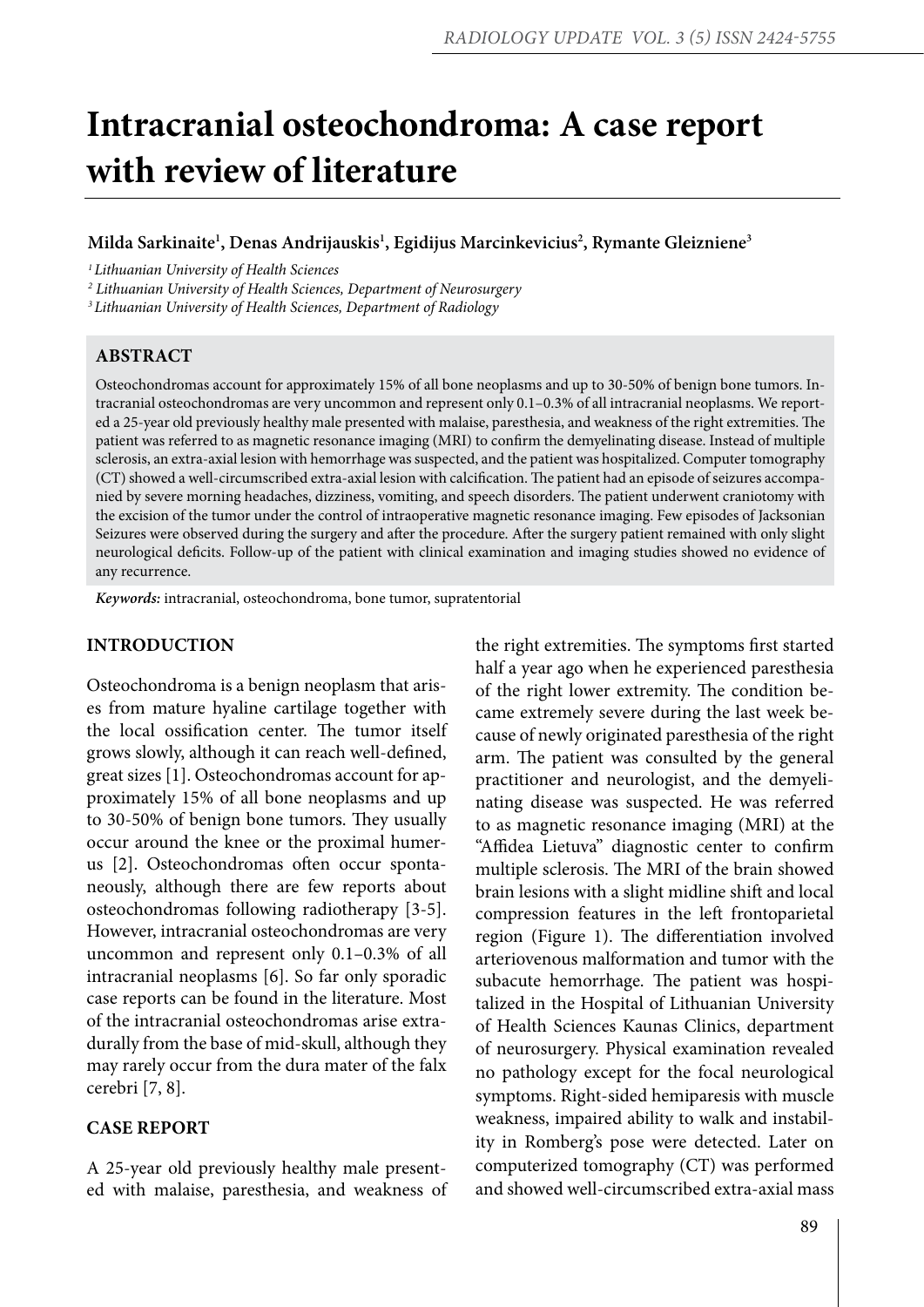lesions with intense calcification. The lesion was located in the corona radiata of the left frontal region (Figure 2). The midline structures were shifted to the right. Differential diagnosis included extra-axial tumor (calcified meningioma, metastasis, sarcoma), intralesional calcified cavernous hemangioma, maybe fibrous dysplasia. Angiography and electroencephalogram revealed no pathology (Figure 3). The neurosurgical treatment was delayed at that time because of subcutaneous infection found in the thigh. After three months, the patient had his first episode of seizures following the immediate hospitalization. On admission to hospital, the patient also complained of having severe morning holocranial headaches accompanied by dizziness, vomiting, and speech disorders. On physical examination, he was conscious, alert with stable vitals, although neurological deficits appeared to be more severe than three months ago. The patient underwent craniotomy with the excision of the tumor under the control of intraoperative magnetic resonance imaging (Figure 4). Although the patient was previously started on antiepileptic drugs, few episodes of Jacksonian seizures were observed during the surgery and after the procedure. The pathohistological diagnosis of osteochondroma was given. The patient felt well at follow-up after the operation. The improvement of symptoms was seen. However mild right-sided weakness remained. Antiepileptic treatment with phenobarbital, as well as follow-up EEG was recommended. The control MRI taken in the postoperative period of the patient revealed the total removal of the lesion (Figure 5).



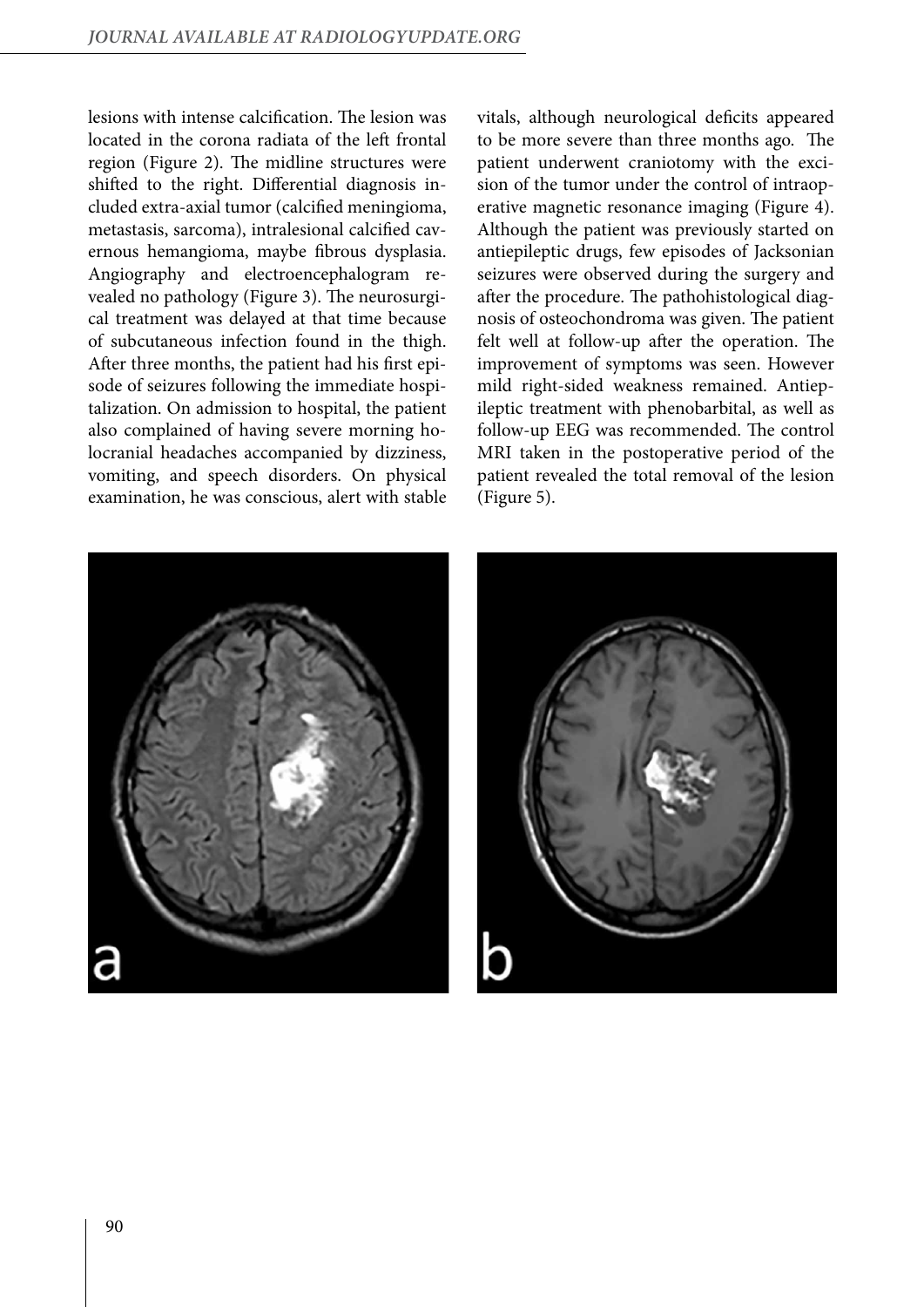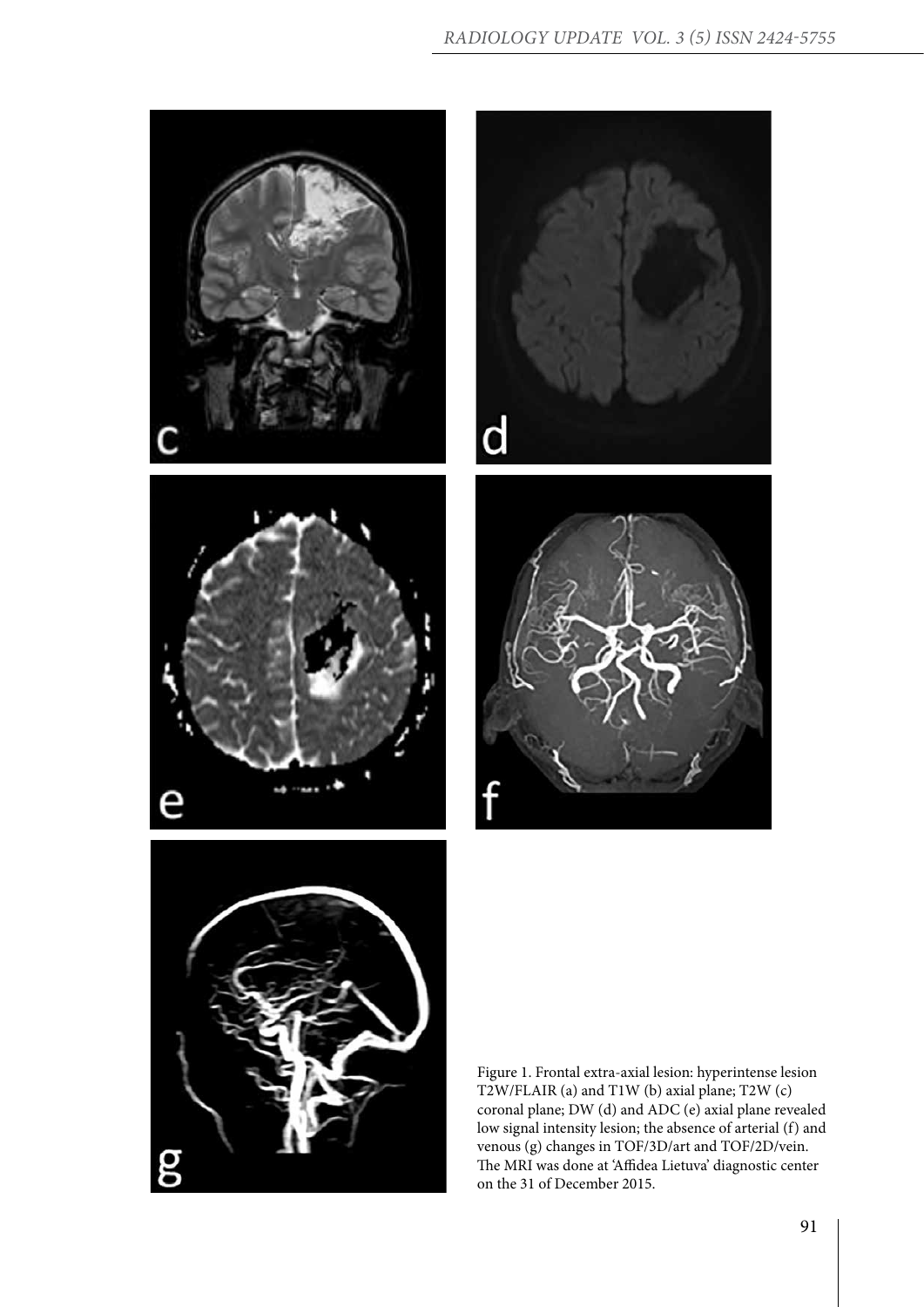

Figure 2. CT 2015 12 31 LSMUL KK: CT axial brain window (a, b), bone window (c): calcified lesion with fat inclusion are seen on the periphery.



Figure 3. Anterior and lateral view of angiography revealed no pathology in both arterial and venous phases.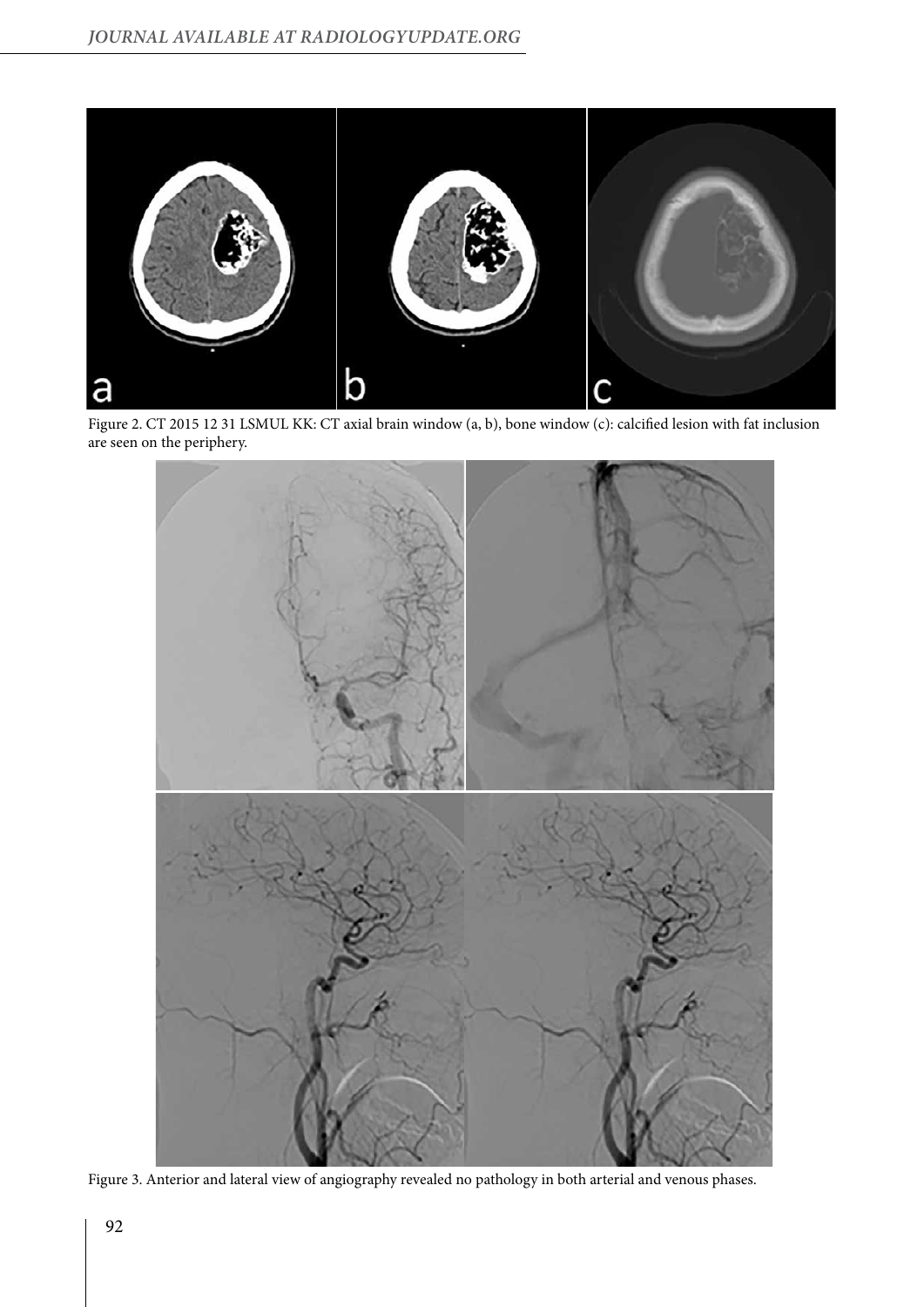

Figure 4. Hyperintense lesion was seen on the intraoperative MRI T1W axial plane.



Figure 5. The postoperative control MRI (2016/2018). The postoperative cystic gliotic area at the left frontal lobe: T2W/FLAIR axial (a), T2W coronal (b), T2W/fl2d/hemo axial (c), T1W post c/m, axial, sagittal (d, e).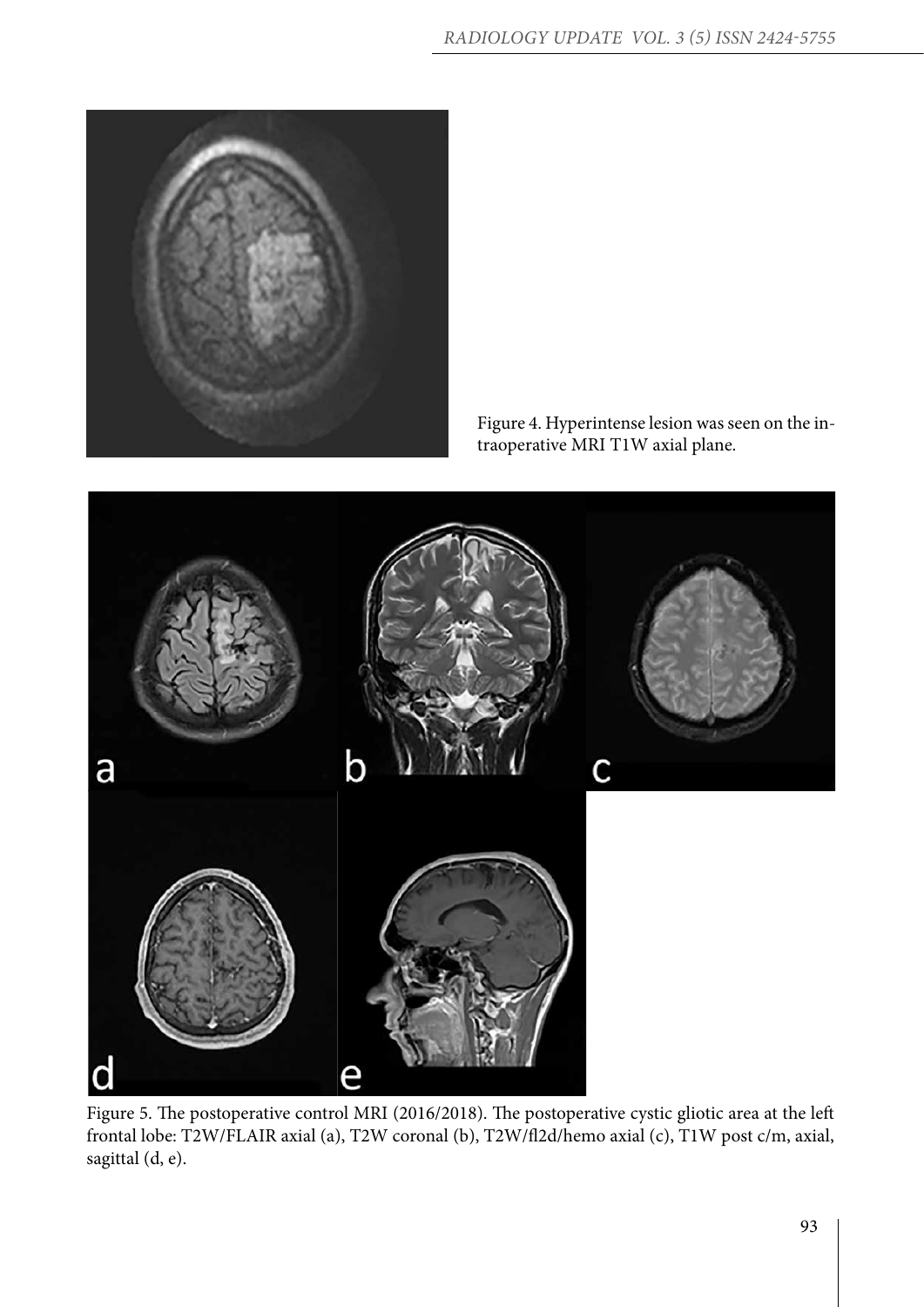#### **DISCUSSION**

Osteochondromas typically occur in the metaphyseal end of skeletal bones, such as the distal femur, proximal tibia, and proximal humerus. Intracranial osteochondromas are seen uncommonly. The majority occur from the base of the skull. Only on rare occasions, they arise from the dura attached to the falx cerebri in the frontoparietal area. Therefore, the localization of the tumor makes our case unique. Intracranial osteochondromas may arise at any age with the peak incidence in the third decade, as seen in our patient [9]. Clinical manifestation of the disease mostly depends on the tumor mass effect and location [10]. The supratentorial tumor may cause a mass effect with contralateral midline shift. This may lead to rapid deterioration of the clinical condition. Meanwhile, tumors arising from the base of the skull manifest earlier then supratentorial. Because of the rare incidence of intracranial osteochondromas, the differential diagnosis with other more commonly found tumors, such as meningioma becomes essential. CT is the first choice diagnostic method to investigate neurologic signs or symptoms. This is the reason why the majority of meningiomas are detected using CT. Native CT scans usually show from slightly hyperdense to normal brain tissue, and up to 30% of cases have some calcification. Post-contrast CT reveals the homogenous enhancement of contrast material. Osteochondromas that arise from the convexity dura usually imitate meningiomas on MRI [11]. Osteochondromas appear with the central hypointensity on T1W and T2W sequences, which can be similar to calcification, with a slight chance of intratumoral hemorrhage. Calcifying or ossifying centers can be observed in meningiomas with metaplastic change. On rare occasions, meningiomas might also present with necrotic and hemorrhagic areas. The features of meningiomas include more homogenous contrast enhancement and the dural tale, unlike in osteochondromas, which show heterogeneous enhancement on contrast. More specific findings of osteochondromas are the hyperostosis and absence of surrounding edema [9]. Due to the heterogeneous appearance of the lesion, the diagnosis of the dermoid tumor should also

94

be excluded. Most commonly dermoid tumors present with signal intensity features similar to fat. Unlike intracranial lipomas that follow fat density on all sequences, intracranial dermoid cysts have various signal characteristics on MRI. They appear as hyperintense on T1W-weighted scans and hypointense on T2W scans. Dermoid tumors and osteochondromas are similar to the fact that they both may be inhomogeneous. The heterogeneity of dermoid tumors depends on the presence of hair follicles, calcifications, and cellular debris. Rupture of the dermoid tumor can lead to fat drops in the subarachnoid spaces or ventricles, with T1W high signal intensity. Fat-fluid levels can appear in the lateral ventricles. Similarly to our case, CT scans of FD show calcified lesion. After contrast administration, enhancement is not common, and if present should be limited to the peripheral edge. Another tumor that should be ruled out before the diagnosis of osteochondroma can be confirmed is fibrous dysplasia (FD). Radiographically, FD usually has a non-symmetrical ground-glass appearance on CT scan. 20% of FD cases present with cystic lesions. FD merges with skull bone and leads to the thinning of the cortical bone [12]. Developing FD might demonstrate a cauliflower-like appearance, which is more commonly found in osteochondromas. Moreover, if the tumor invades the meninges, vasogenic edema can be found in the surrounding brain tissue. Although MRI is not the first choice in diagnosing FD, it can be sometimes used in unclear cases. T1W and T2W reveal heterogeneous signal, usually from low to moderate intensity. Contrasting gives the heterogeneous appearance to the lesion. It is also important to exclude intracranial metastasis when considering the origin of the tumor. Although, brain metastases are often multiple, up to 50% of cases demonstrate only a single lesion as seen in our case. The majority of metastatic tumors appear at the grey-white matter junction or in the arterial watershed areas. On native CT scans the mass may be isodense, hypodense or hyperdense comparing to normal brain tissue. There is a different amount of vasogenic edema found in the surrounding brain tissue. After contrast material is administrated, punctate, nodular and intensive enhancement can be observed. If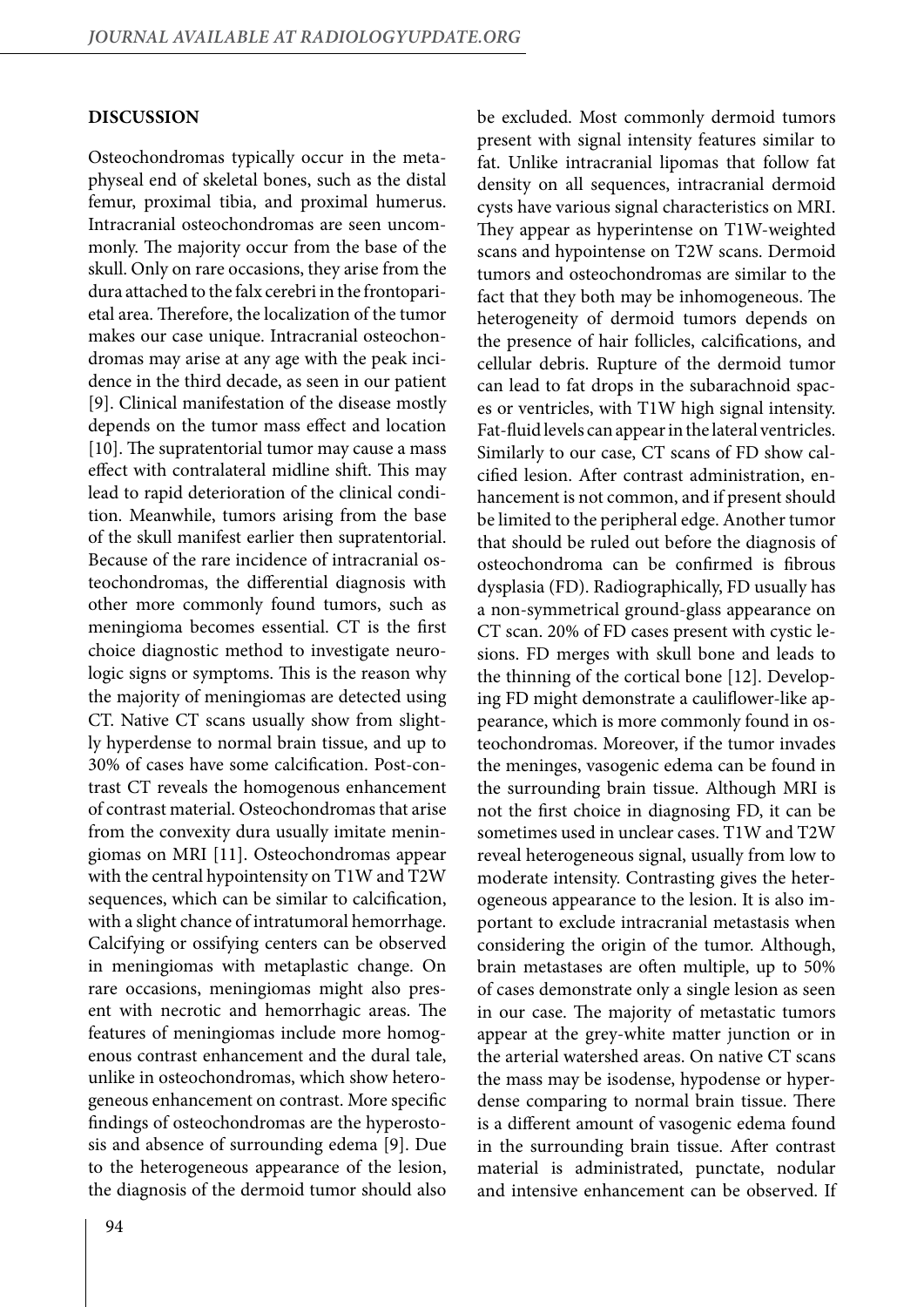the tumor overgrows surrounding vasculature, a typical sign of ring-enhancing is seen. Mean while on MRI scans, metastatic tumors appear as well-circumscribed, clearly enhancing, extra-ax ial, dura based, heterogeneous lesions. T1W typ ically reveals iso- to hypointense signal intensity while T2W and/or FLAIR commonly show hy perintense lesions. Similarly to CT after contrast, an MRI enhancement pattern can be uniform, punctate, or ring-enhancing, but it is usually in tense. On DWI edema is inconsistent with the size of the tumor and appears dark. While dis cussing treatment options, the main treatment of intracranial osteochondromas is complete surgi cal removal of the tumor. Although osteochon dromas tend to be benign, there is a slight pos sibility of 1% for malignant transformation [13]. The thickness of the cartilage cap seen in MRI helps to assess the possibility of malignant trans formation. Cartilage cap thickness of more than 2 cm indicates the possible malignant change [14]. Our case represents the sporadic incidence of osteochondroma. Rarely this tumor occurs as part of generalized hereditary multiple exostoses syndrome, which is an autosomal dominant con dition. In our case, the tumor was completely re moved, and the patient remained with only slight neurological deficits. Follow-up of the patient with clinical examination and imaging studies showed no evidence of any recurrence.

### **CONCLUSION**

The surgical removal of osteochondromas is the gold standard of treatment. Although intracra nial osteochondromas are rare, they should be involved in the differential diagnosis of intrac ranial extraxial neoplasms with a rare form of calcification. Despite the benign growth pattern of the tumor, the risk of recurrence should be closely monitored after the excision.